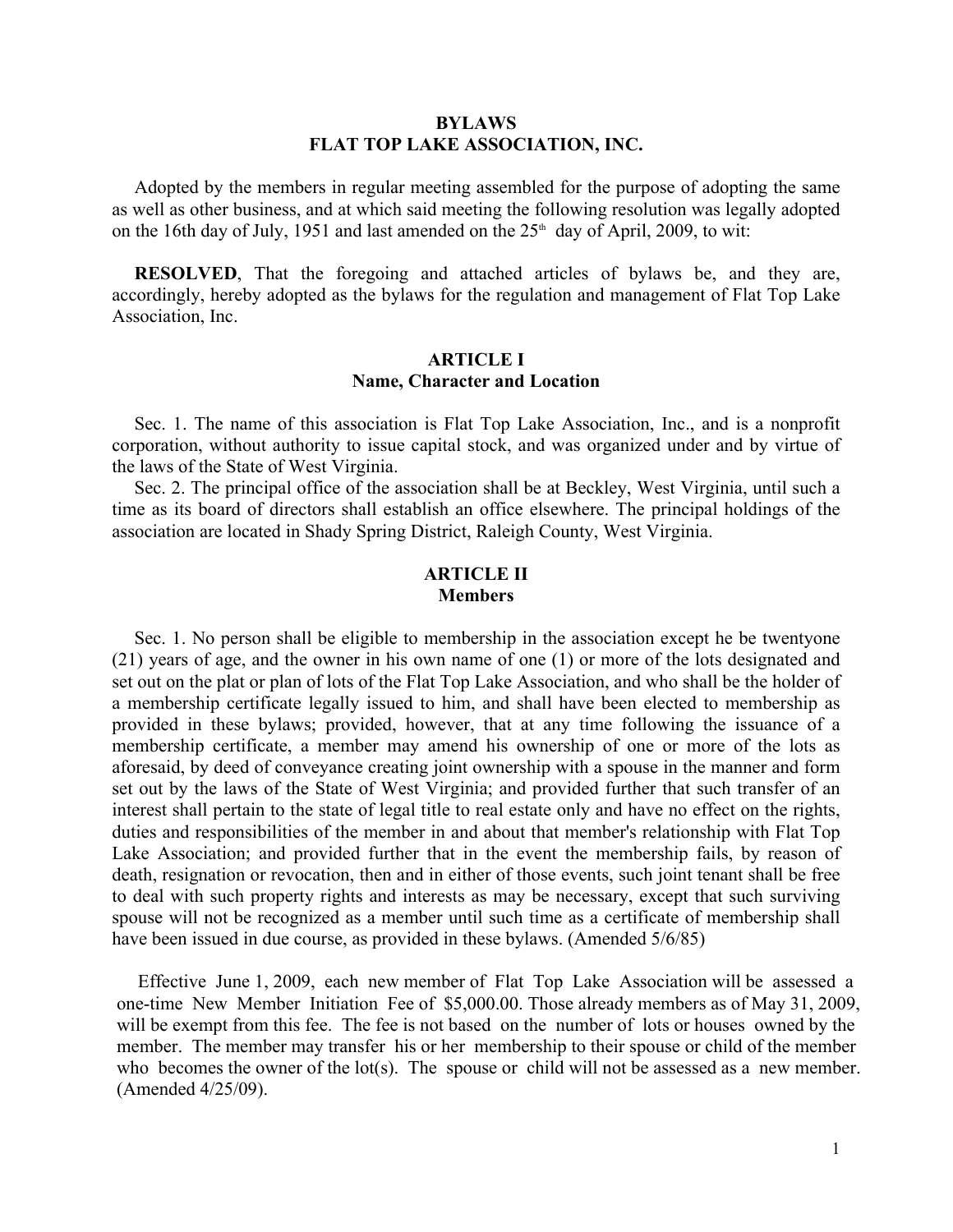. Sec. 2. The wife or husband of a member, and their children who are living in the home of the member, and children of a legal age not living at home, and guests of members, may be admitted to the privileges of the association upon such conditions and subject to such rules, regulations and restrictions as the board of directors may from time to time prescribe and promulgate. The member will always be responsible for any and all guests that are admitted to his/her property. (Amended 5/3/04)

Sec. 3. Application for membership shall be in writing, signed by the applicant and also signed by three (3) recommending members of the association, and filed with the secretary, who shall supply the membership committee with a copy of the application. The membership committee shall investigate the applicant and report its recommendation to the next meeting of the board of directors, who shall vote by ballot separately on each applicant as to whether the applicant may become a member of the association. If the applicant receives three (3) negative votes, his application shall be rejected. In case an applicant is rejected, the same applicant shall not reapply for membership until the expiration of six (6) months from the time his application was rejected. All communications made to the membership committee or the board of directors concerning any applicant and the proceedings of the membership committee and the board thereon shall be regarded as confidential; and the name of no rejected applicant shall appear on the minute books of the association.

- 1. No one shall sign an application for membership that has a financial interest in the sale of the property. (Amended 5/3/04)
- 2. No application is to be signed by more than one (1) member of the Board of Directors of Flat Top Lake Association, Inc. and that member will be excluded from voting on said member. (Amended 5/3/04)
- 3. Effective June 1, 2009, each new member of Flat Top Lake Association will be assessed a one-time New Member Initiation Fee of \$5,000.00. Those already members as of May 31, 2009, will be exempt from this fee. The fee is not based on the number of lots or houses owned by the member. The member may transfer his or her membership to their spouse or child of the member who becomes the owner of the lot(s). The spouse or child will not be assessed as a new member. (Amended 4-25-09).

Sec. 4. The provisions of the next preceding section shall not apply to any person to whom a membership certificate has already been issued by this association and to whom lot or lots designated and set out on the aforesaid plat or plan of lots have been sold or assigned by this association. All of such persons are now hereby elected members of this association with all the privileges thereof, subject, however, to the bylaws of this association and to such rules, regulations and restrictions as the board of directors may from time to time prescribe and promulgate.

Sec. 5. The board of directors may, for good cause, and by a twothirds (2/3) affirmative vote taken by ballot at any regular or special meeting, expel a member and revoke his privileges of membership and deny him the use of the association's facilities; but before doing so, the member shall be given at least ten (10) days notice, which notice shall contain the charges against him, and he shall be given the right to appear before the board in his own defense.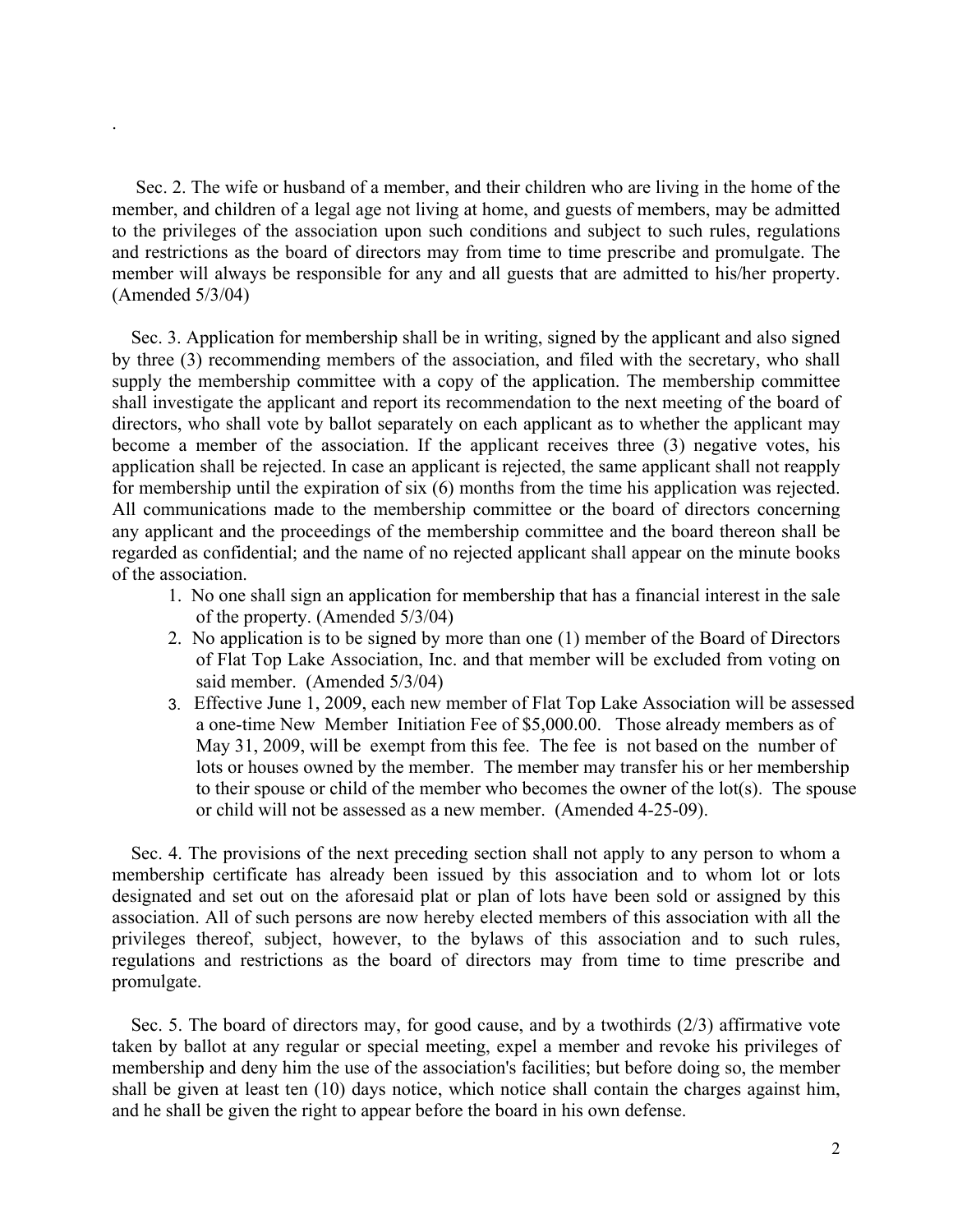# **ARTICLE III Meeting of Members**

Sec. 1. There shall be an annual meeting of the membership of the association held at 2:00 o'clock, p.m., on the first Saturday in May of each year, at such place as is designated by the board of directors, for the purpose of electing directors, as herein provided, and for the transaction of any and all other business which may be brought before the meeting. (Amended 4/29/17)

Sec. 2. The president may, or, upon the written request of at least fifty (50) members of this association, or of a majority of the directors, the president shall, call a special meeting of the members to be held at the Circuit Court Room of the Court House of Raleigh County, or at some other proper and suitable place in Raleigh County, designated in the call. The request for the calling of a special meeting, as well as the notice of such meeting, shall state briefly the object of such meeting, and no business shall be transacted thereat, except as specified therein.

Sec. 3. At any meeting twenty percent (20%) of the members in good standing shall constitute a quorum for the transaction of business, but if a sufficient number do not attend at the time and place appointed, those who do attend may adjourn from time to time without notice other than by announcement at the meeting, until a sufficient number to constitute a quorum shall be present.

Sec. 4. Each member shall have one (1) vote, and such vote must be cast personally by the member, and not by proxy.

Sec. 5. It shall be the duty of each member to furnish the secretary with his correct address.

Sec. 6. Written notice of the annual meeting and of all special meetings, stating the time and place thereof, shall be mailed by the secretary to each member at his address as the same appears on the membership book of the association, or if no address be given thereon, at the last address of such member known to the secretary, at least ten (10) days prior to the meeting, and a notice deposited in the mail, with prepaid postage, properly addressed, shall be presumed to be legal notice and given when so mailed.

Sec. 7. At any regular or special meeting of the members, motions and resolutions may be passed and adopted, but such motions and resolutions shall be advisory to the board of directors and not binding upon the board.

Sec. 8. The members shall keep written minutes of all meetings, verified by the signatures of the president, or chairman and the secretary of such meeting, in a book designated for that purpose, the same to remain in the hands of the secretary or assistant secretary of the association, and be available for examination to all members of the association. The minutes of the preceding meeting of the members shall be read at the next succeeding meeting of the members, whether a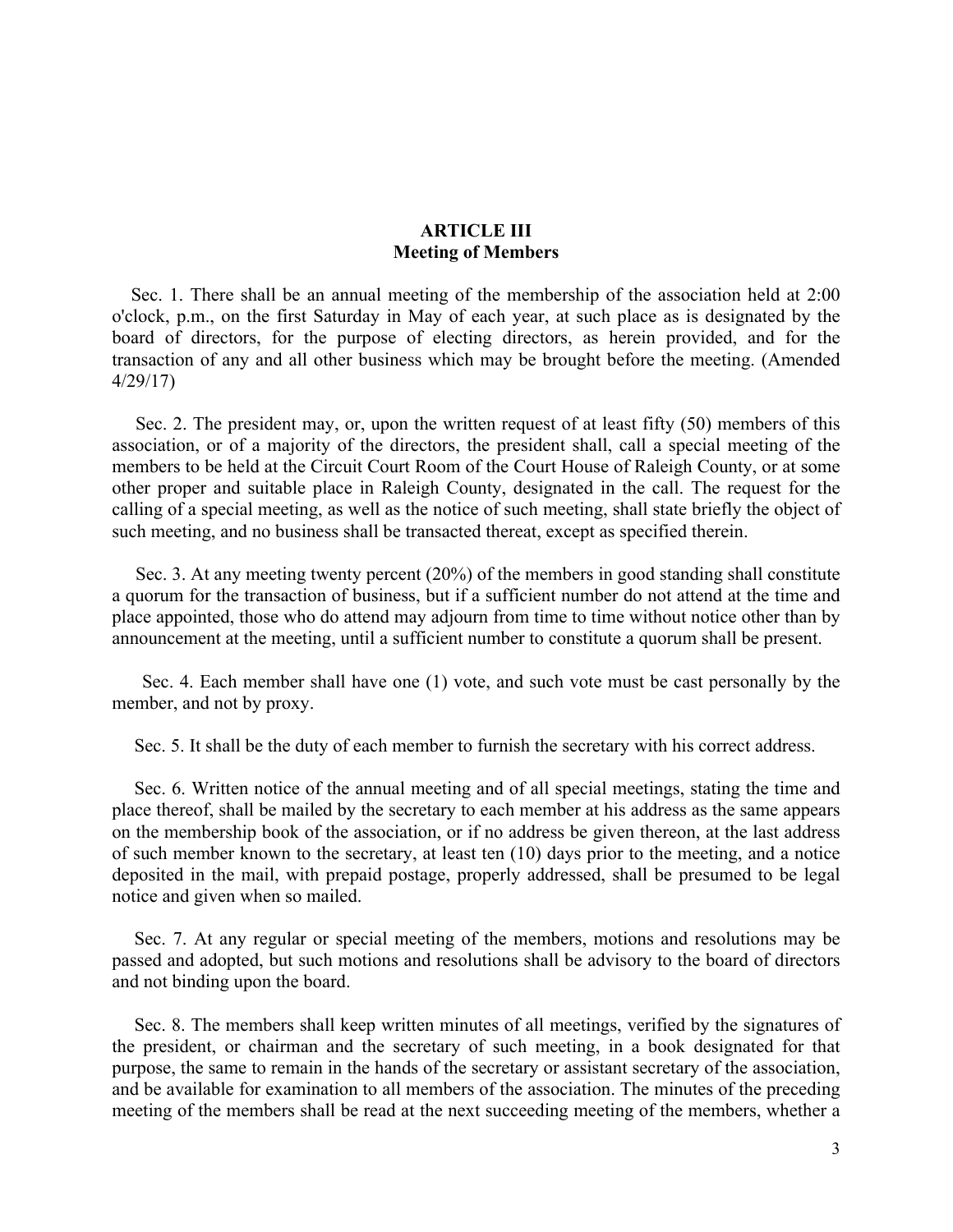special or regular meeting, and the same approved as read, or corrected and amended to conform to the correct proceedings had and taken at such meeting.

## **ARTICLE IV Board of Directors**

Sec. 1. The board of directors shall have the power to do, or cause to be done, all acts and things within the corporate powers of the association, not required by law or by these bylaws to be done by the members. Without prejudice to the general powers conferred by law and these bylaws, the business and property of the association shall be managed and controlled by a board of directors, consisting of fifteen (15) members, each of whom shall be a member of the association in good standing, and shall serve for a period of three (3) years, or until their successors are elected and qualified; provided, however, that at the first election of directors five (5) shall be elected for one (1) year, five (5) for two (2) years, and five (5) for three (3) years. Thereafter, five (5) directors shall be elected each year.

Sec. 2. The directors shall be elected by the Members of the Association at the annual meeting, to be held on the first Saturday in May of each year. (Amended 5/3/04)

Sec. 3. At least thirty (30) days prior to the annual meeting of the membership, the directors shall appoint from the membership, outside of the board of directors, a nominating committee, composed of three (3) members, who shall nominate a list of ten (10) members as candidates for directors. A list of these names shall be sent by the secretary to each member, by mail, at least ten (10) days prior to the date of the annual meeting. The persons thus selected by the nominating committee, together with any others who may be nominated from the floor at the annual meeting, shall be voted on by ballot at the annual meeting of the members, and the five (5) receiving the highest number of votes shall be elected. There shall be no voting by proxy.

Sec. 4. Vacancies occurring on the board of directors the remaining directors, by affirmative vote of the majority of the whole number of the remaining members of the board elected, may elect his successor to hold office for the unexpired term of the director so dying, resigning or ceasing to be an active member, or which place shall have become vacant, and until the election and qualification of his successor.

Sec. 5. At the first meeting of the board of directors, after the annual membership meeting, the board of directors shall elect from its membership a president, vicepresident, secretary, assistant secretary, treasurer and assistant treasurer; and may, in its discretion, combine the offices of secretary and treasurer. Each of these officers shall serve for the period of one (1) year (Amended 4/28/07).

Sec. 6. The board of directors shall hold a regular meeting on the first Monday of each month, at an hour and at a place to be determined by the board. The secretary shall give notice to each member of the board, either by mail or telephone, three (3) days prior to the meeting.

Sec. 7. The president may, and, upon the written request of at least three (3) members of the board, exclusive of the president, the president shall, call a special meeting of the board of directors; and notice of such special meeting shall be given to each of the members three (3) days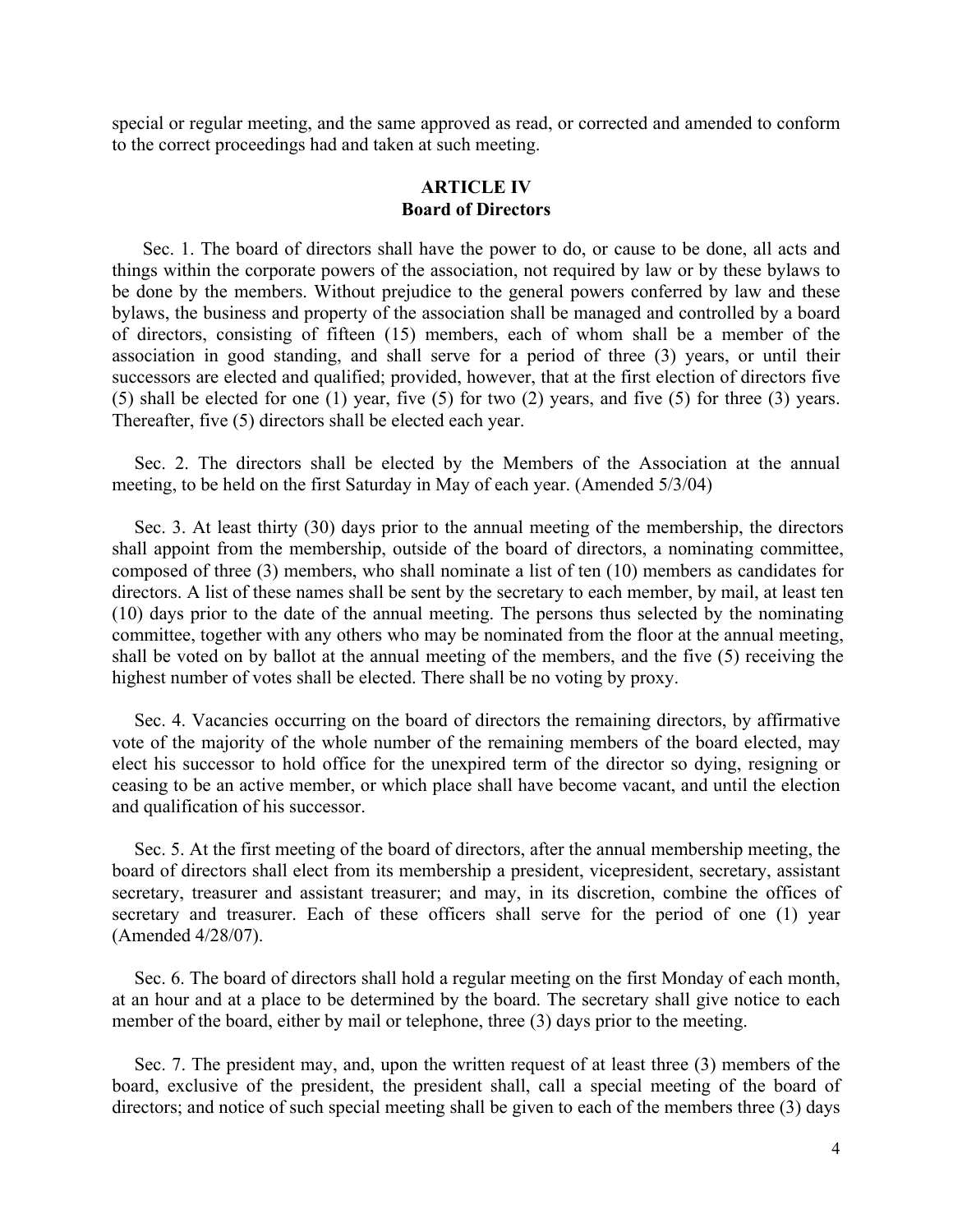prior to the date of the meeting, which notice shall state the matters to be considered at the meeting. No other business, except what is stated in the notice shall be considered at a special meeting.

Sec. 8. The board shall keep written minutes of all the meetings, verified by the signatures of the president or chairman and the secretary of such meeting, in a book designated for that purpose, the same to remain in the hands of the secretary or assistant secretary of the association, and be available for examination to all members of the board of directors and all members of the association. The minutes of the preceding meeting of the board of directors shall be read at the next succeeding meeting of the board of directors, whether a special or regular meeting, and the same approved as read, or corrected and amended to conform to the correct proceedings and taken at such meeting.

Sec. 9. A quorum of the board of directors shall consist of eight (8) members. No business shall be transacted by the board and nothing authorized by it, except at a regular or special meeting at which a quorum is present, and the affirmative vote of a majority shall be sufficient for the adoption of any motion or resolution. But if a sufficient number of directors for a quorum do not attend at the place and time appointed, those who do attend may adjourn from time to time until a meeting is regularly constituted.

Sec. 10. The directors shall meet on the first Monday of each month, at a place to be designated by them. The absence of a member from three (3) successive regular meetings of the board, without cause satisfactory to the board, shall be cause for his dismissal, and the board may proceed to fill the vacancy as herein provided,

Sec. 11. No director shall vote or attend a discussion upon any matter in which he, a member of his immediate family, or his client, is personally interested except as a member of the association.

Sec. 12. At its first meeting after the annual membership meeting, the board shall appoint from its membership the following standing committees, consisting of not more than three (3) persons each:

- (1) Membership Committee;
- (2) Fish and Conservation Committee;
- (3) Boating and Safety Committee;
- (4) Building and Grounds Committee, to include one registered engineer if one on board;
- (5) Finance Committee, to include the treasurer or assistant treasurer.
- (6) Security and Employment (Amended 5/3/04)

Each of these committees shall have the authority and perform the duties indicated by its name; and in case of doubt as to which committee shall handle any specific matter, the board of directors shall decide. Each committee shall elect its own chairman, and shall make a report to the board of directors whenever requested. It shall be the duty of each committee to adopt definite plans for the management of all matters pertaining to its field, and to lay such plans before the board of directors and to make recommendations thereon; and the board may, in its discretion, accept or reject any such plan or recommendation.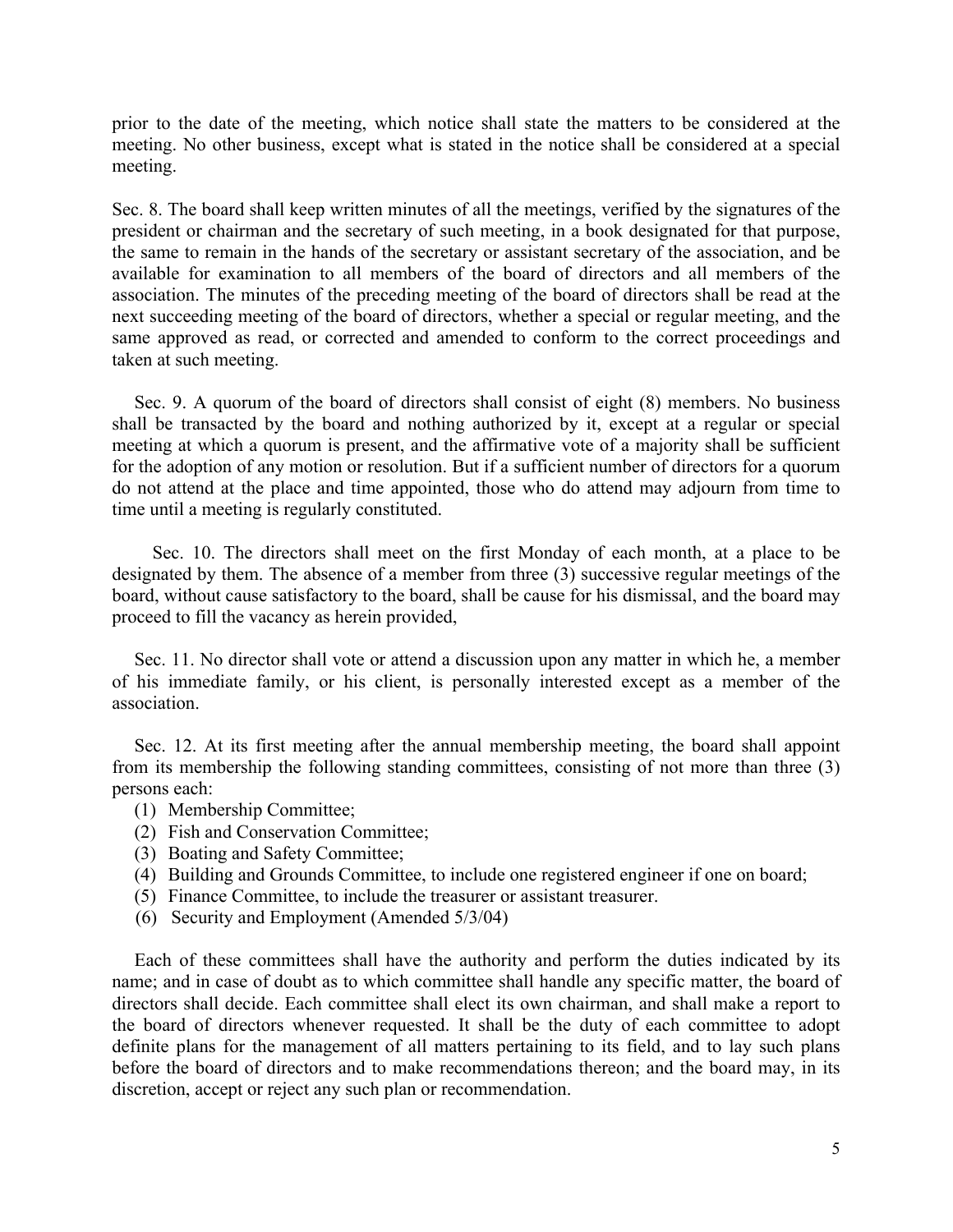Sec. 13. The board may adopt, by a twothirds (2/3) affirmative vote, a set of rules, regulations and restrictions governing the operation and management of the association and its facilities, and may make adequate, provision for the enforcement of said rules, regulations and restrictions. When adopted and approved, these rules, regulations and restrictions shall be printed and a copy sent to each member of the association.

Sec. 14. The board of directors shall appoint such officers and agents of the association as they may deem proper and prescribe their duties and compensation; but there shall be no compensation for services rendered by the president or any directors, unless it be allowed by the board of directors. The officers and agents, so appointed, shall hold their places during the pleasure of the board; and if required by the board or the bylaws, shall give bond payable to the corporation with such penalty and with such conditions and security as the board may approve.

Sec. 15. The annual dues of members per calendar year shall be fixed by the board of directors equally per lot and shall be made payable on the fifteenth day of May, for such calendar year, provided, however, such annual dues shall not exceed seven hundred fifty dollars (\$750) per lot (Amended 4-29-06), and if such annual dues are not paid within thirty (30) days after the due date thereof, the same shall be and become a lien in favor of the association against the lot or lots of the defaulting member, without filing of suit or legal procedure to establish such lien on the respective lots of such member. (Amended 4/30/05)

Effective on and after June 1, 2009, each applicant for membership in the Flat Top Lake Association, Inc. will pay a new member fee of Five Thousand Dollars (\$5,000) which will be payable with the submission of his or her application for membership in the Association.

The following will be exempt from the payment of the new member fee:

- 1. (a) Applications who have acquired title to the lot or lots for which they are applying for membership who are spouses or children of a deceased member who had owned the lot or lots and upon his or her death, and transferred it by devise under the Last Will and Testament of that deceased member; (b) or which the applicant may have acquired by virtue of intestate succession (no Will) by operation of law from the deceased member and prior owner; (c) or the applicant for membership is the surviving spouse of the deceased member and owner and acquired ownership of the subject lot by virtue of being a surviving joint tenant with right of survivorship with the deceased member in the deed of conveyance to that member; and,
- 2. The recipient of the transfer of a lot at Flat Top Lake and Park who is the current spouse or child of a member in good standing and who receives title to the lot from the said member after the member has owned the said lot for a least 24 months; provided, however this exemption to the payment of the new member fee shall not apply under circumstances where it appears that the member's acquisition of and later transfer of a lot was accomplished with avoidance of the payment of the new member fee in mind; and
- 3. Application of the new member fee is not retroactive and will not be assessed to existing members as of May 31, 2009. Further, Association members in good standing who purchase additional lots in Flat Top Lake and Park are exempt from the payment of t his new member fee.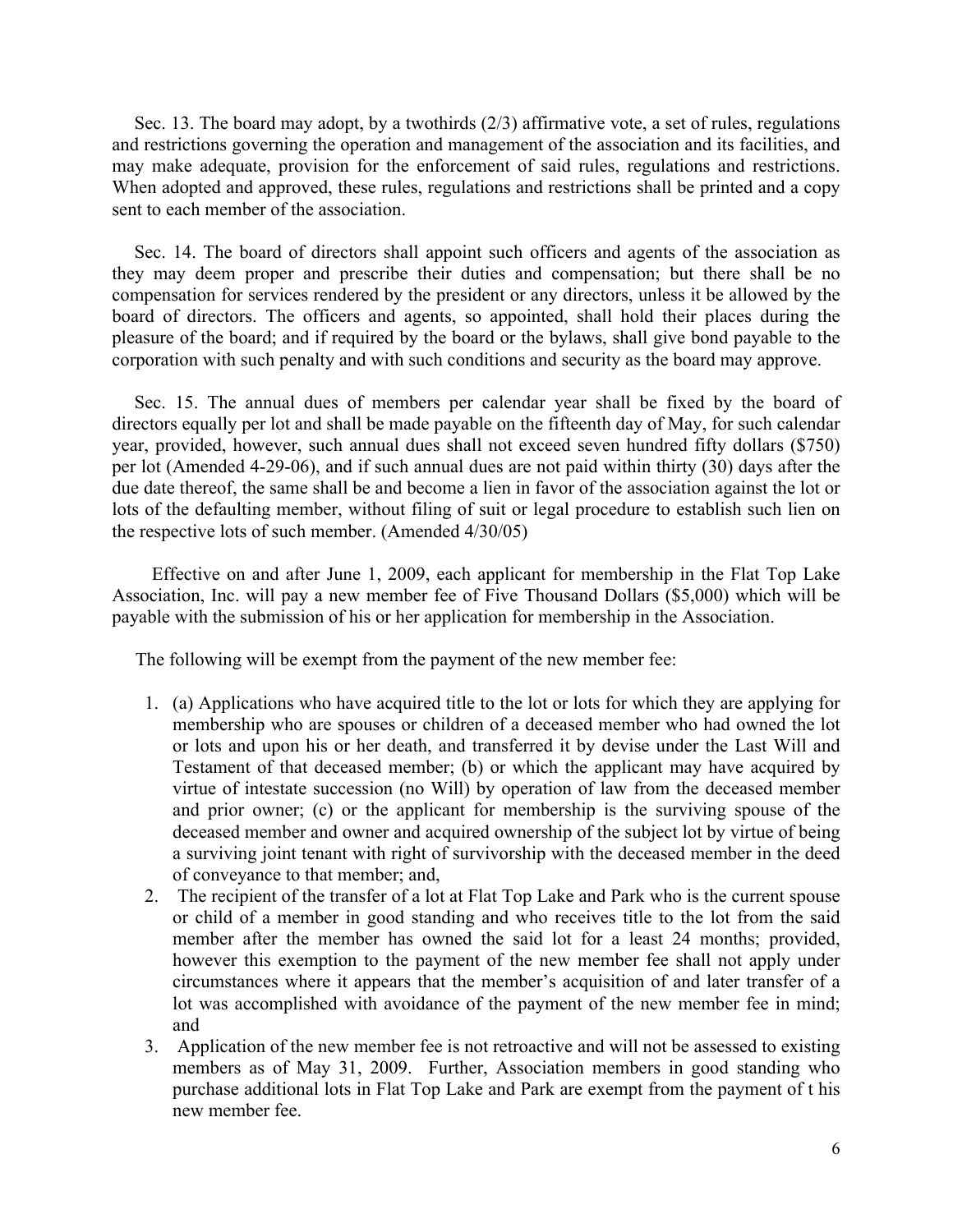This Subsection B shall not be construed to permit the transfer of membership, but only allow application by those specific persons qualified to do so by their relationship to a member or a deceased member for membership without the requirement of payment the new member fee of Five Thousand Dollars (\$5,000).

This Subsection B does not in any way alter or amend the provisions or requirements of Article II, Section I of these Bylaws which permits ownership of lots as joint tenants with the right of survivorship only as between husband and wife.

This Subsection B shall be construed to further interpret the intent and application of the provisions of the second paragraph of Article II (members), Sec. 1 (Amended 4/25/09) and Article II, Sec. 3, Subsection 3 (Amended 4/25/09). (Bylaw change approved by membership 5/4/13).

Sec. 16. Whenever it is deemed expedient by the board of directors to provide for the upkeep and maintenance of the dam, lake, roads, grounds or other improvements, or to make improvements on the association for the use and benefits of its members, to be paid for in whole or in part by special assessments, and the board shall declare by resolution twothirds (2/3) of the whole number of members of the board elected thereto concurring, by an aye and no vote, the necessity for such upkeep and maintenance, or the necessity for such improvements and additions, the board of directors shall have the right, power and authority, to levy a special assessment against the lots, as shown upon the aforesaid plat or map filed of record as aforesaid; provided, however, that all lots shall be assessed equally, with the exception of the lots held by the Flat Top Lake Association, Inc.; that no assessment for any one year shall exceed the sum of five hundred dollars (\$500) per lot (Amended 4/28/07); and that assessment as levied each year shall be and become a lien against the respective lots without filing of suit or legal procedure to establish such lien on such lot if not paid within thirty (30) days after said assessment is made. The Flat Top Lake Association, Inc. shall not be assessed for lots owned by it, and any assessment which has become a lien against a lot which has been sold by the Flat Top Lake Association, Inc. on contract shall at once cease to be a lien should it through forfeiture again become the property of the Flat Top Lake Association, Inc., or any assessment which has become a lien against a lot which has been repurchased by the Flat Top Lake Association, Inc., as herein provided, or otherwise become the owner thereof, shall at once cease to be a lien should the lot again become the property of this association. (Amended 5/4/81)

Sec. 17. If the board of directors determine by an affirmative vote of twothirds (2/3) of the whole number of members of the board of directors elected thereto that it is expedient and necessary for the proper upkeep and maintenance of the dam, lake, roads, grounds or other improvements, or to make improvements on the association's property and additions to the facilities of the association for the use and benefit of its members to be paid for in whole or in part by special assessments; and that the special assessments provided for in Section 16 of this Article to be made by the board of directors will not be sufficient for such contemplated and proposed purposes, the board of directors may levy an assessment for such amount as in its opinion is necessary for the specific purposes described in the resolution or motion of the board adopted as aforesaid provided, however, that such action is approved by sixty percent (60%) of the members in good standing as evidenced by a poll of the membership taken by certified mail.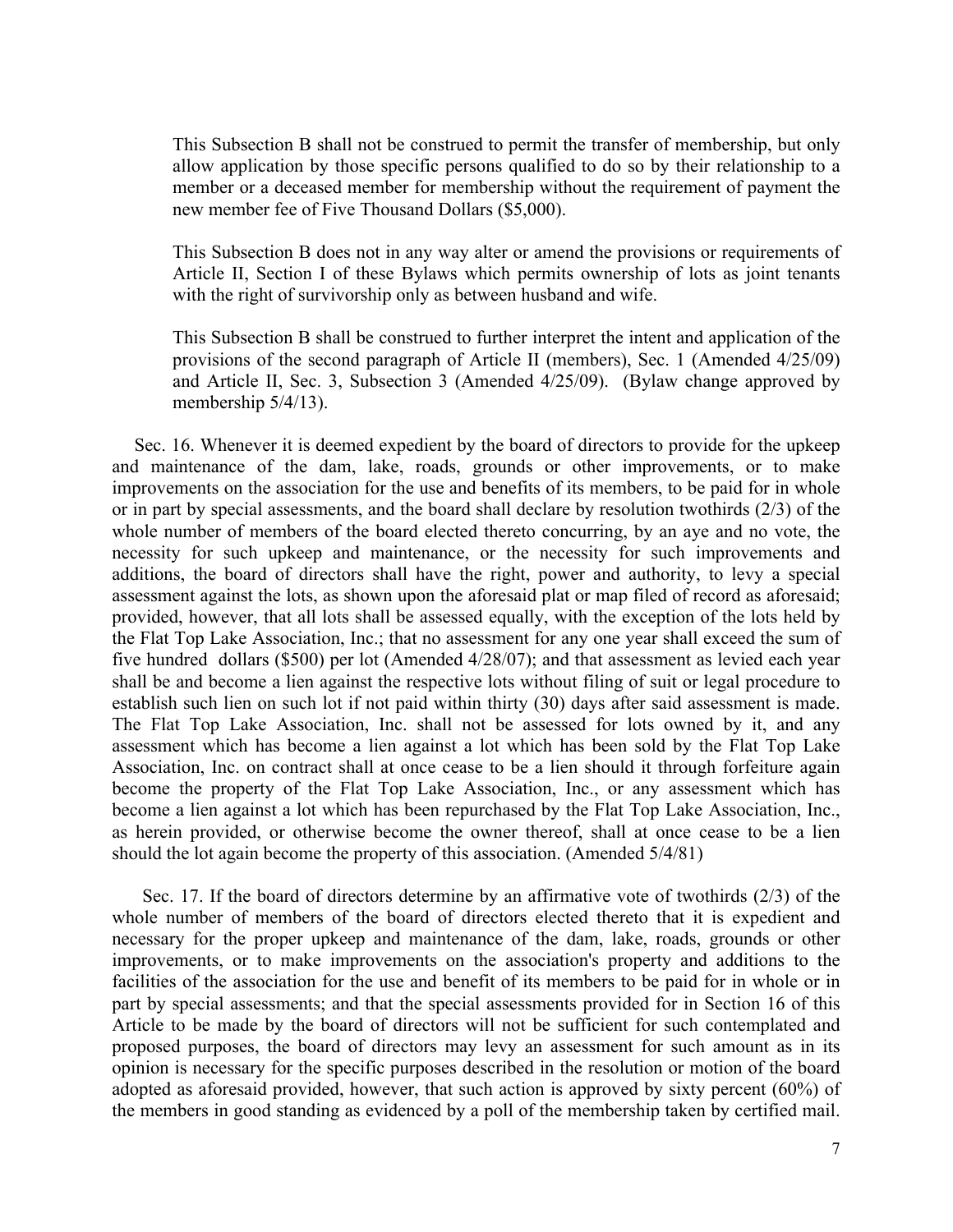Votes against the motion must be returned within fifteen (15) days from the date of the certified mail receipt. The amounts so levied shall be a special assessment against the lots as shown upon the aforesaid map or plat filed of record as aforesaid for which all lots shall be assessed equally with the exception of the lots held by the Flat Top Lake Association, Inc.; such assessment shall be and become a lien against the respective lots without filing of suit or legal procedure to establish such a lien on such lot if not paid within thirty (30) days after said assessment is made. Any assessment which has become a lien against a lot which has been sold by the Flat Top Lake Association, Inc., on contract shall at once cease to be a lien should it through forfeiture again become the property of the Flat Top Lake Association, Inc., or any lot which has been repurchased by the association as herein provided or otherwise become the owner thereof shall at once cease to be a lien should the lot again become the property of this association. (Amended 4/5/71)

Sec. 18. When the dues or the special assessments of any member shall remain unpaid for the period of thirty (30) days after the same is due and payable, his or her membership may be declared forfeited by a twothirds (2/3) affirmative vote of the whole number of the members of the board of directors elected thereto, and he or she shall thereupon cease to be a member of the association. A member thus forfeiting his or her membership, may, within two (2) months after the declaration of such forfeiture be reinstated by a twothirds (2/3) affirmative vote of the whole number of the members of the board of directors elected thereto, upon the payment of all arrears.

Sec. 19. Any other indebtedness of member to the association shall be payable on or before the fifteenth day of the calendar month after that in which is was contracted. If such indebtedness is not paid within thirty (30) days from the date thereof, then the member in default shall be refused further credit, and a forfeiture of membership may be declared with like force and effect as is provided in Section 18 of this Article.

Sec. 20. Any dues or assessments or other indebtedness of a member to the association may bear interest not to exceed the highest legal rate, after sixty (60) days from the date the same is due, provided that the board of directors has by proper resolution of motion approved the same and fixed the interest rate to be applied. The board from time to time may amend the applicable interest rate and the same shall take effect thirty (30) days after notice in writing to the members There shall also be a onetime late penalty of One Hundred Dollars (\$100) in addition to the interest annually. (Amended 5/3/04)

## **ARTICLE V Officers**

Sec. 1. The executive officers of the association shall be: president, vicepresident, treasurer, assistant treasurer, secretary and assistant secretary; all of whom shall be elected by the board of directors from its membership and at its first meeting after each annual membership meeting.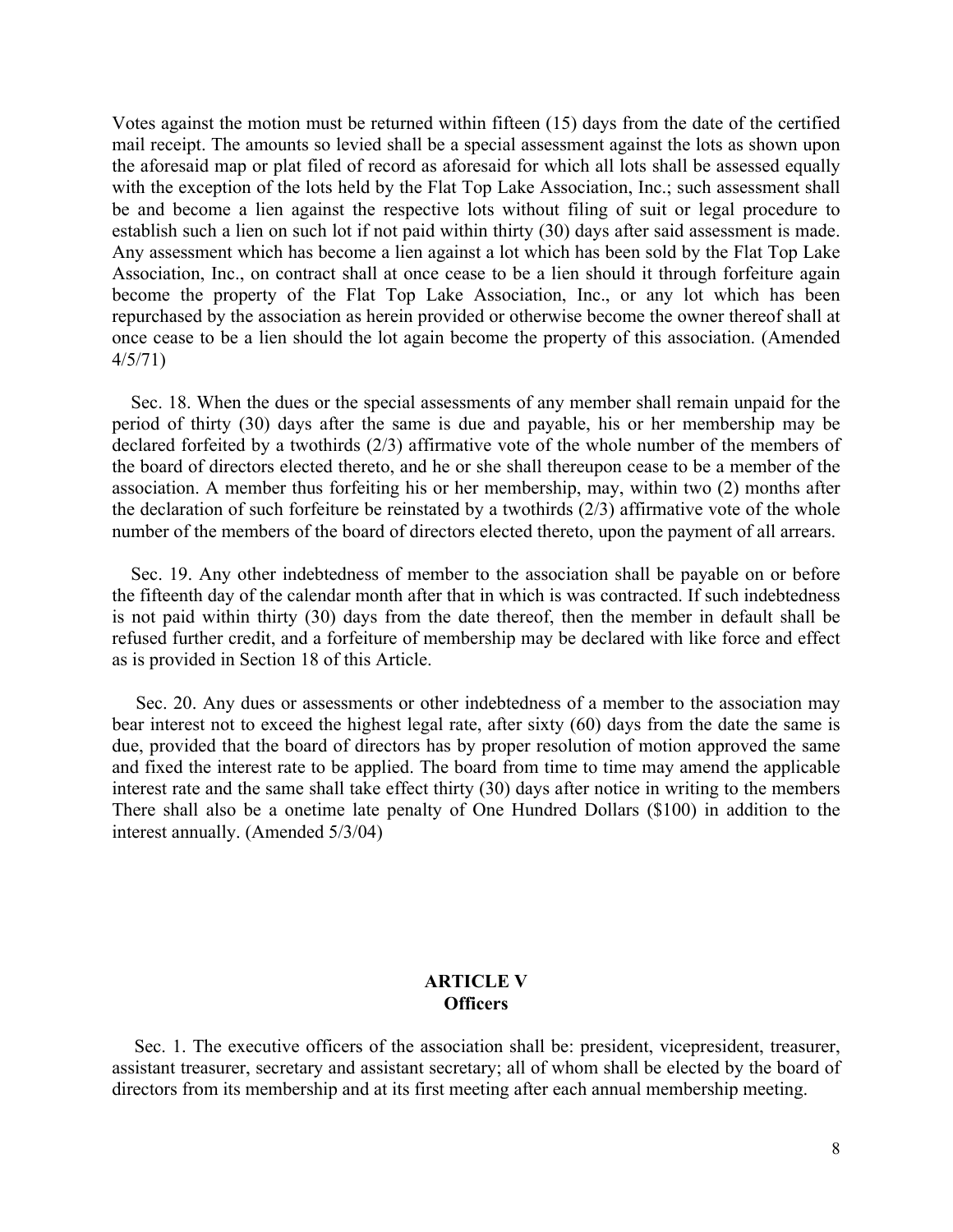Sec. 2. The president of the association shall preside at all meetings of the members, and of the board of directors; and shall perform such other duties and have such other authority as the board of directors may from time to time prescribe.

Sec. 3. All deeds, deeds of trust, leases, contracts, mortgages and all other legal papers required to be executed by this association, shall be signed, executed, acknowledged and delivered for the association by the president when directed by and in the manner prescribed by the board. All such papers may be signed, executed, acknowledged and delivered by the association by any other officer or officers of the association specifically designated, empowered, authorized and directed so to do by a resolution properly passed by the board of directors of this association.

Sec. 4. Negotiable notes and other obligations of the association shall not be valid unless signed by the president, or by an officer or officers of the association specifically designated, empowered, authorized and directed so to do by a resolution properly passed by the board of directors of this association.

Sec. 5. Checks for the payment of money shall not be valid unless examined, approved and signed by the treasurer and countersigned by the president, or by an officer or officers of the association specifically designated, empowered, authorized and directed so to do by a resolution properly passed by the board of directors of this association.

Sec. 6. The vicepresident shall perform the duties of the president, in his absence, and shall perform such other duties and have such further authority as the board of directors may from time to time prescribe.

Sec. 7. The treasurer shall have the custody of all money, funds and securities and other valuable papers of the corporation, and shall receive and disburse all its monies and funds, and shall perform such other duties and have such further authority as the board of directors may from time to time prescribe. All monies or funds of the association, or under its charge, shall be deposited by the treasurer, assistant treasurer, or other officer of this association in bank or banks or places of deposit specifically designated, authorized and directed so to do by a resolution properly passed by the board of directors of this association. The treasurer shall enter, or cause to be entered, regularly in the books of the association full and accurate accounts of all monies received and disbursed by, or on account of, the association, and all business transactions of the association involving the receipt or disbursement of money, and he shall exhibit his books and accounts to the board of directors, any director, or the president, or authorized auditor, agent or representative of the board of directors, whenever called upon to do so, and shall make a monthly report at each meeting of the board of directors of the financial condition and status of the association.

Sec. 8. The assistant treasurer shall perform the duties of the treasurer, in his absence or inability to perform his duties, and shall perform such other duties and have such further authority as the board of directors may from time to time prescribe.

Sec. 9. The secretary shall keep the minutes of all meetings of the board of directors, and of the members, and shall attend to the giving of all notices of meetings and for all other purposes.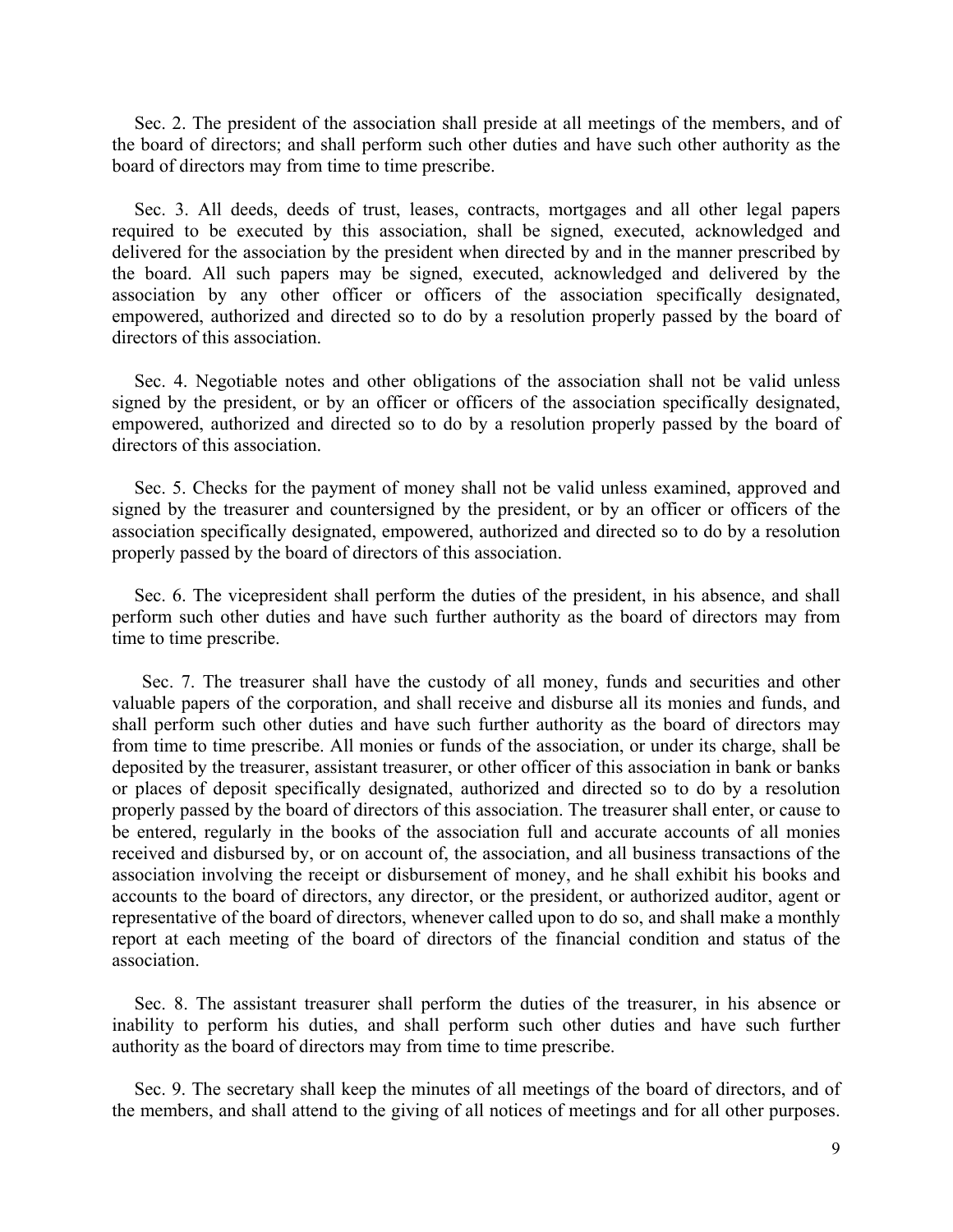He shall have the custody of the corporate seal of the corporation and all of the records respecting membership, and the membership certificates, and shall conduct correspondence for the association, and shall perform such other duties and have such other authority as the board of directors may from time to time prescribe. The offices of secretary and treasurer may, upon order of the board of directors, be combined; and the board of directors may, in its discretion, require the treasurer to execute a bond for the faithful performance of his duties, and to account for and pay over all money coming into his hands, and fix the amount of said bond. The premium on the bond shall be paid from association funds.

Sec. 10. The assistant secretary shall perform the duties of the secretary, in his absence or inability to perform his duties, and shall perform such other duties and have such further authority as the board of directors may from time to time prescribe

# **ARTICLE VI Transfer of Membership**

Sec. 1. Any member of the association desiring to transfer his membership to another person shall file an application for permission to do so with the secretary of the association; which application shall give the name and address of the proposed transferee, and his occupation. Such application shall also be signed by the proposed transferee, stating that if accepted he will abide by all the bylaws, rules, regulations, and restrictions of the association. The secretary shall then furnish a copy of the application to the membership committee, who shall investigate the proposed transferee and make a report and recommendation, with respect to the transfer, to the next meeting of the board of directors. The board shall vote by ballot upon the question of approving or rejecting the proposed transfer; and a negative vote of three (3) directors shall be sufficient to reject.

Sec. 2. In case of the death of a member, his heirs or devisees shall take his membership and also any lot included within the boundaries of the association's property, subject to the same bylaws, rules and regulations, restrictions and covenants, under which it was held by the deceased member. Not more than one (1) person shall be allowed the privileges of membership by inheritance, bequest or devise from a deceased member; and if a membership passes by devise or bequest, or by descent or distribution, to more than one (1) person, only one (1) of them shall exercise the privilege of membership. In case one of the lots acquired from the association passes by devise or descent to more than one (1) person, it shall not be occupied or controlled by a larger number of persons than originally occupied or controlled it prior to the deceased member's death; it being the purpose of this provision to prevent burdening the facilities of the association with a greater number of users than was intended at the time the lot was originally sold. In case several persons claim the right by devise or descent to exercise the privilege of membership or use the facilities of the association, and have not agreed upon and designated one of their number as the person being legally entitled thereto, subject to the bylaws, rules, regulations and restrictions of the association, then the association, through its board of directors, shall have the right, power and authority to deny the exercise of such membership and the use of the facilities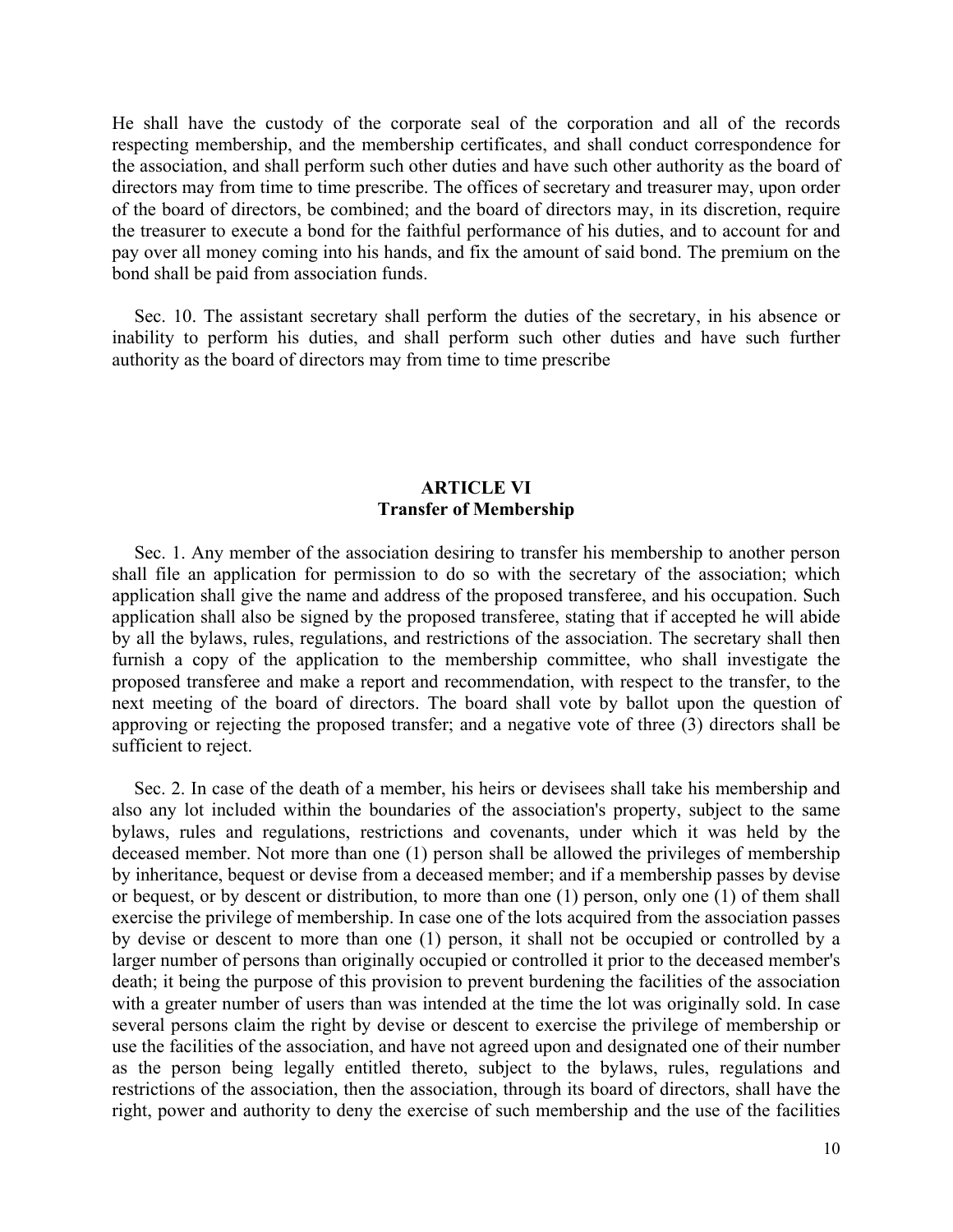of the association to all of them until the proper person has been agreed upon or otherwise determined, as the person being legally entitled thereto, subject to the bylaws, rules, regulations and restrictions of this association; provided, however, in any such case, whether there be only one beneficiary or only one heir, or one of such heirs or beneficiaries being agreed upon and designated in writing to the board, as the person being legally entitled thereto or such person otherwise determined, such person file his application for transfer of such membership and lot in the same manner and with like force and effect as provided in Section I of this Article, and be subject to the approval of the board ofdirectors as provided in Section I of this Article, and a negative vote of three (3) directors shall be sufficient to reject.

Sec. 3. In case the title to one of the lots sold by the association to a member passed on to another person involuntarily by operation of law, the person receiving such title shall take it subject to these bylaws, and the rules, regulations and restrictions made thereunder, and all the covenants, restrictions and conditions under which it was held by the former owner; provided, however, in any such case such person shall file his application for transfer of such membership

and lot in the same manner and with like force and effect as provided in Section I of this Article, and a negative vote of three (3) directors shall be sufficient to reject. No corporation or partnership shall exercise the privileges of membership or hold any membership certificate, and no corporation or partnership shall be entitled under any condition to the use of the facilities of the association. No land of the association, except membership lots, shall be sold unless authorized by the board of directors and approved by a vote of the members. (Amended 5/5/75)

### **ARTICLE VII PROPERTY RIGHTS**

Sec. 1. No person, except a member in good standing of the association shall hold title to or any interest in real estate now belonging to the association, either by deed, lease or otherwise.

Sec. 2. Members shall hold title to lots by deed of conveyance, authorized by the board of directors and signed by the president and secretary of the association. Such deeds shall contain covenants, reservations, conditions and restrictions as are required by these bylaws and by the board of directors; and such covenants, reservations, conditions and restrictions shall be written into the deed, and the deed shall be signed by the purchaser before it becomes effective. There shall be a master map placed on record in Raleigh County Commission Clerk's Office, showing the location and boundary lines of all lots and the numbers thereof, and each deed of conveyance shall refer to said map, and to the lot thereon by number.

Sec. 3. The following covenants, reservations, conditions and restrictions shall be included in all deeds, in addition to any other which may be prescribed by the board of directors:

1. There is excepted and reserved to the Flat Top Lake Association, Inc., its successors or assigns, the right to install, lay down and construct at any time, sewer, gas and water lines, and telephone and electric light and power lines, roads and other improvements and appurtenances, thereunto belonging, for the use, convenience and benefit of the other lots upon the aforesaid map or plan and of this association, when the same is a part of the plan authorized by the board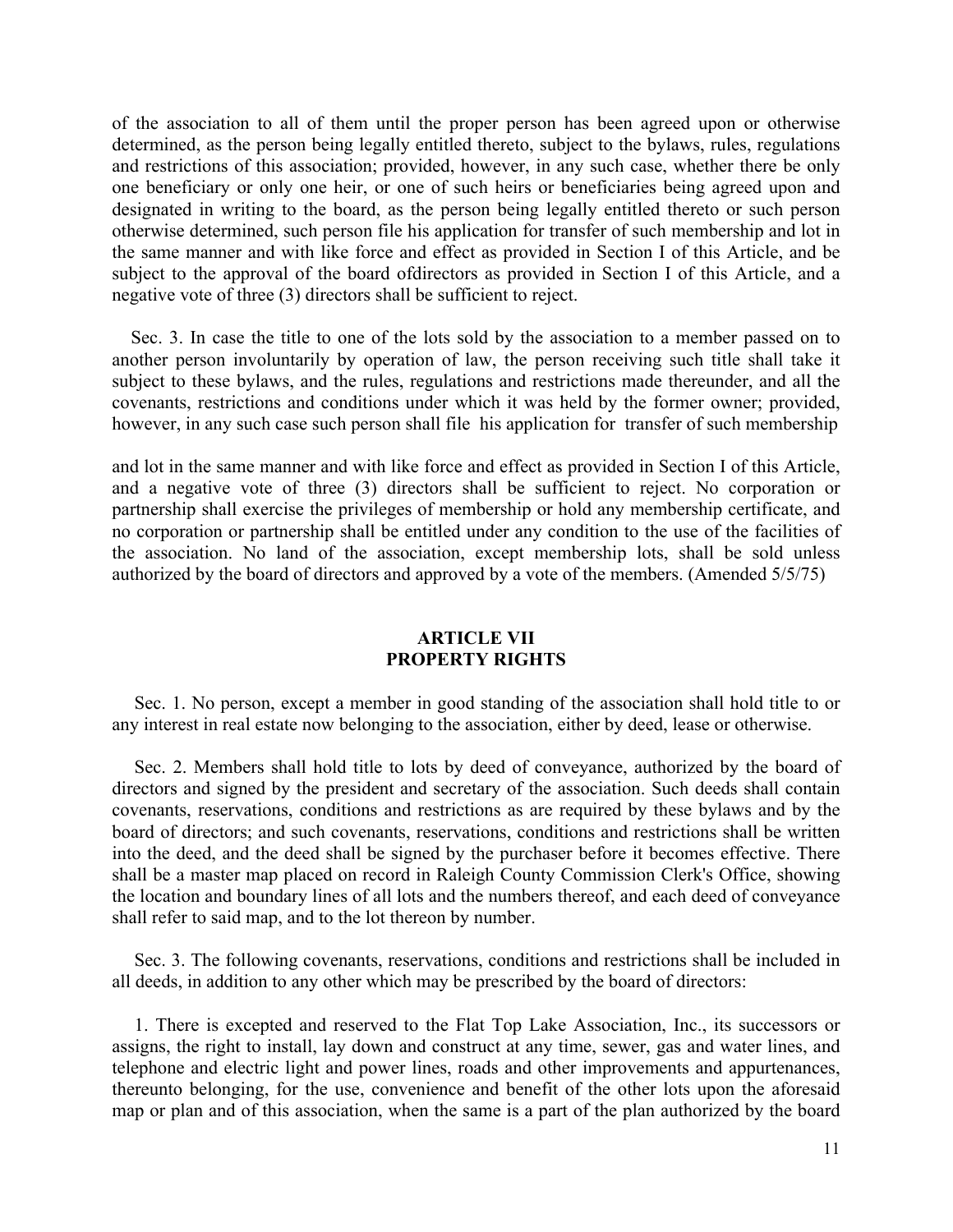of directors, through, on, over and across said lots herein conveyed, and shall at all times have the right of ingress and egress hereon for the purpose of repairing and maintaining the same; provided, however, the construction and maintenance of such improvements shall be located and managed so as to cause the least possible interference with the buildings on the lot, or buildings hereafter constructed thereon, and the landscaping of the lot.

2. That the grantee, his heirs and assigns, shall construct no building, buildings, roads, gas lines, water lines, light and power lines, sewer lines, sewage disposal facilities, or other structures of any kind or character upon his lots, without first submitting a plan thereof to the Committee on Building and Grounds and having the same approved in writing by the board of directors, and a building permit issued therefore.

3. That the grantee, his heirs and assigns, will maintain the premises in a clean, sanitary condition, and conform to all the health laws and regulations of the State of West Virginia and all sanitary regulations prescribed by the Committee on Building and Grounds; and all the rules, regulations and restrictions prescribed by the board of directors.

4. That the grantee, his heirs and assigns, shall not move any auto trailer or movable home or house, or any improvement or equipment of any kind or character, on his said lot without first submitting a statement of the matter or thing to be moved upon said lot to the Committee on Building and Grounds and having the same approved in writing by the board of directors, and a permit issued therefore.

5. That the grantee, his heirs and assigns, will comply with the bylaws of the Flat Top Lake Association, Inc., and with the rules, regulations and restrictions prescribed and promulgated by the board of directors of the Flat Top Lake Association, Inc.

6. That if the grantee, his heirs and assigns, shall not pay all dues, assessments or other indebtedness to Flat Top Lake Association, Inc. within the time required to be paid, the same shall be liens upon the property herein conveyed and may be enforced by a suit in equity, the same as any other lien.

7. (a) That in the event of a violation of any covenant, reservation, restriction or condition contained in any deed of conveyance to any lot owner, whether that owner be a member or not, or in the event of a failure to comply with the rules, regulations and restrictions prescribed and promulgated from time to time by the Board of Directors, Flat Top Lake Association, Inc. on its own behalf and on behalf of its association of members, shall have the right to pursue all available legal and lawful remedies, including any extraordinary relief, to enforce these By-laws, and any said rules, regulations, restriction, and covenants which at any time pertain to lots at Flat Top Lake or to membership in the Association; and

(b) To the extent that there has in the past been any violation of any covenant, reservation, restriction or condition contained in a deed of conveyance, or a failure to comply with the by-laws, or any rules, regulations and restrictions prescribed and promulgated by the Board of Directors, and as a result, Flat Top Lake Association, Inc. has or could have a claim or right of reverter or reversion under previous Article VII, Section 3, subsection 7, of the By-laws to take exclusive possession of a lot and to exclude therefrom the former owner, and it has not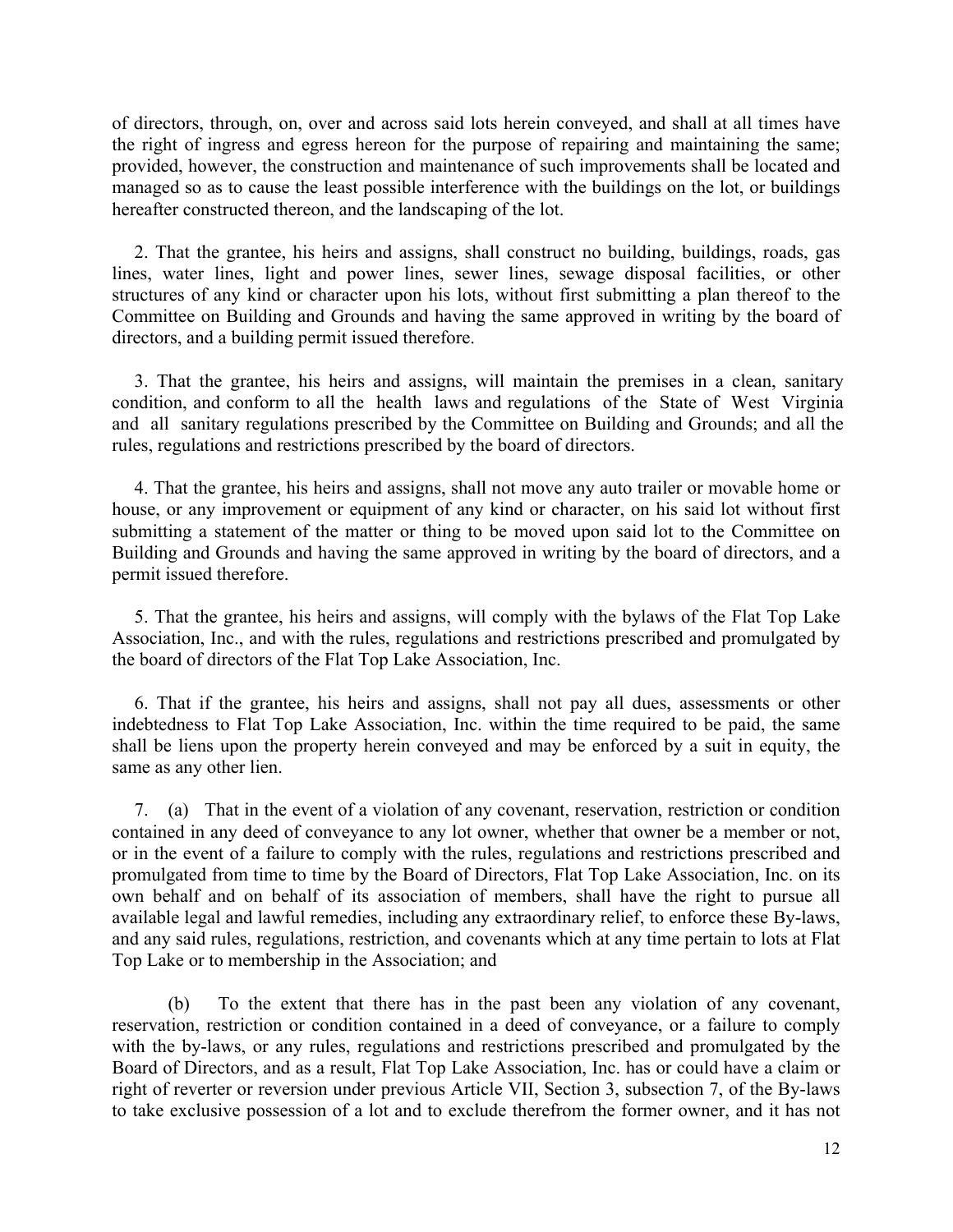asserted such claims or exercised such rights, the Association hereby foregoes and waives such claims and rights to the full extent that such claim or right of reverter or reversion might be enforceable against any owner of a lot at Flat Top Lake and Park vested with title on or after the effective date of this amendment which is May 7, 2002.

8. That all covenants herein to be paid, kept and performed by said grantee, his heirs and assigns, in addition to being personal covenants, shall be, and are, covenants running with the property herein conveyed, and shall be binding upon said property into whosoevers hand it may pass.

Sec. 4. The right to use the lake and the facilities of the association shall not be appurtenant to the ownership of or title to the real estate, and the right to the use of the association's facilities may be denied to any member, without affecting the title to his real estate.

Sec. 5. The association, through its board of directors, shall have the authority to purchase the real estate of any member, and to accept the surrender of any certificate of membership.

Sec. 6. Whenever it is deemed expedient by the membership of the association to provide for the upkeep and maintenance of the dam, lake, roads, ground, or other improvements, or to make improvements on the association's property and additions to the facilities of the association for the use and benefit of its members to be paid for in whole or in part by special assessments, and by an affirmative vote of more than fifty percent (50%) of the entire membership present at a special meeting of the membership called for that purpose or at an annual meeting, declare by resolution the necessity for such upkeep and maintenance or the necessity for such improvements and additions, the Flat Top Lake Association, Inc., shall have the right, power and authority to levy a special assessment against the lots, as shown upon the aforesaid plat or map filed of record as aforesaid; provided, however, that all lots shall be assessed equally, with the exception of the lots held by the Flat Top Lake Association, Inc,; that no assessment for any one year shall exceed the sum of Five Hundred Dollars (\$500) per lot (Amended 4-28-07), and that such assessment as levied each year shall be and become a lien against the respective lots without filing of suit or legal procedure to establish such lien on such lot if not paid within thirty days (30) days after said assessment is made. The Flat Top Lake Association, Inc., shall not be assessed for lots owned by it, and any assessment which has become a lien against a lot which has been sold by the Flat Top Lake Association, Inc. on contract shall at once cease to be a lien should it through forfeiture again become the property of the Flat Top Lake Association, Inc., or any assessment which has become a lien against a lot which has been repurchased by the Flat Top Lake Association, Inc., as herein provided, or otherwise become the owner thereof, shall at once cease to be a lien should the lot again become the property of this association.

Sec. 7. The association shall have a lien upon the lot or lots of every member for any assessment, dues, claims or any fines or debts due from such member to the association, as herein provided, which may be enforced by a suit in equity, the same as any other lien.

Sec. 8. Any assessment or special assessment levied:

- (a) in accordance with Section 6 above;
- (b) or in accordance with Article IV, Sections 16 and 17;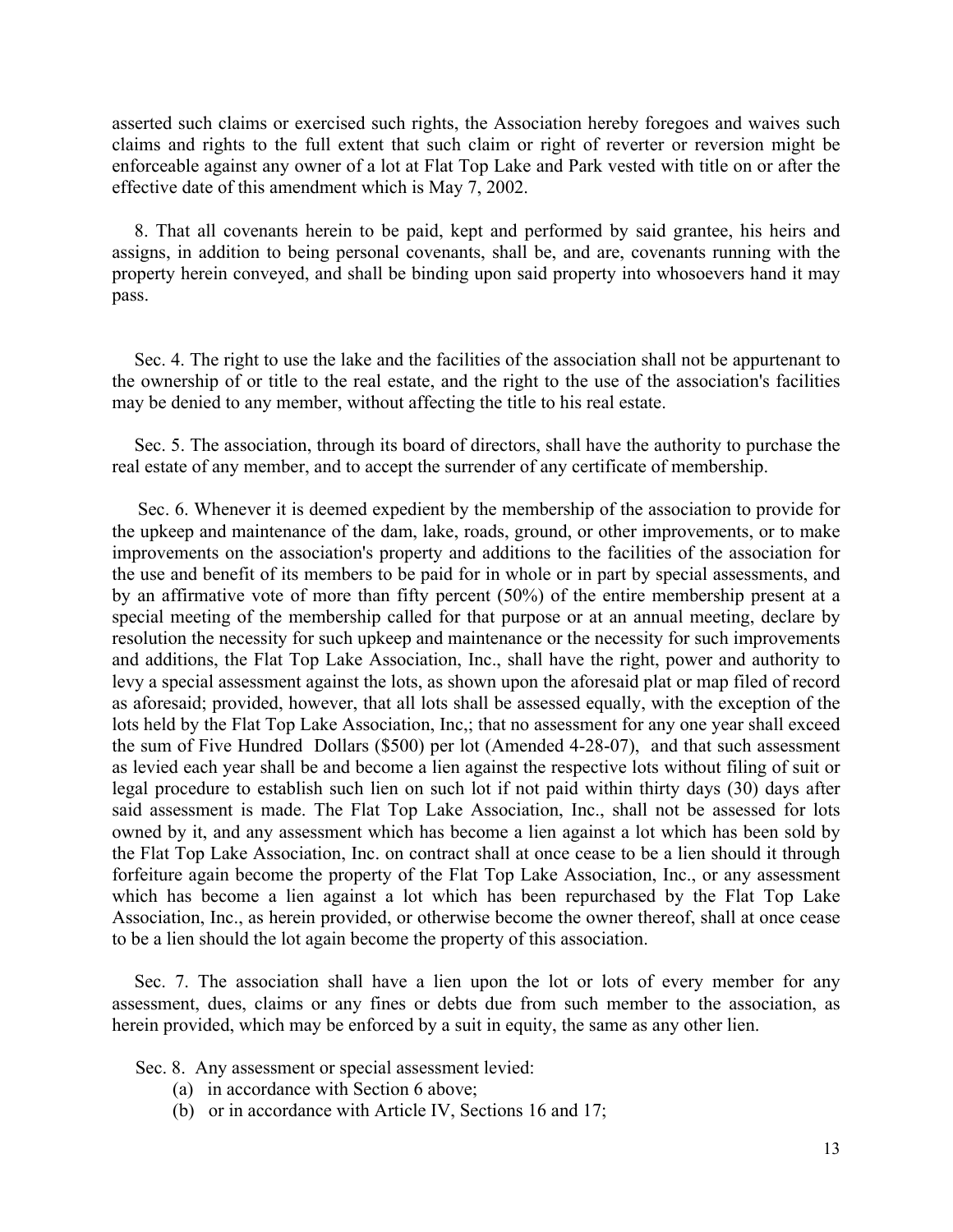(c) or by any other provision now or hereafter included in the Bylaws of Flat Association, Inc., and any dues fixed by the board of directors pursuant to Article IV, Section 15 of these Bylaws or by any other provision now or hereafter included in these Bylaws; together with interest thereon at the highest lawful rate of interest in West Virginia and the cost of collection thereof shall be a permanent charge and continuing lien upon those the lot or lots to which such assessments or dues relate. In addition, such assessments and dues shall also be the continuing joint and several personal obligation of each owner of such lot or lots from the time any such assessments and dues become due until paid and each owner of a lot hereby covenants and agrees and is deemed to have covenanted and agreed by acceptance of a deed for the said lot or lots, whether or not it shall be so explicitly expressed in any such deed, to pay the same to the association as and when due.

Any assessment or dues not paid on the date when due, shall, together with interest thereon at the maximum legal rate, and cost of collection thereof, be a continuing lien and charge on the lot or lots to which such assessment or dues relate and shall bind such lot or lots in the hands of the then property owners, their heirs, legal representative, successors and assigns. However, the personal obligation of the then property owners to pay such assessment or dues shall remain his or her personal obligation and shall not pass as a personal obligation to their successors in title unless expressly assumed by such successors in title. Provided further, that if the successors in title assume the prior property owner's personal obligations created by the assessments or dues, the prior property owners shall nevertheless remain fully obligated to pay to the association any and all amounts which they were obligated to pay immediately before the transfer of the lot or lots to which the dues or assessments pertain. At that point, the prior property owner or owners and the successor or successors in title assuming any preexisting liability will be jointly and severally liable with regard to that liability for dues and assessments. Not withstanding any agreement between prior property owners and their successors in title to the contrary, any dues or assessment not paid when due shall bear interest from the due date thereof at the maximum legal rate allowable under West Virginia law and the association may, in addition to any remedy specified in Section 7 above, also bring appropriate legal action against the former or current property owner or owners personally obligated to pay the past due assessment and/or dues. In the event of default in the payment of dues or assessments, the association shall be entitled to pursue any and all remedies afforded at law or in equity, including, without limitation, the right to foreclose the associations liens against the lot or lots to which such liens relate and also to bring any personal action against the former or current property owners for the collection of such dues or assessments. The association shall specifically have the power to bid in the lot or lots at any such foreclosure or other public sale, and to acquire, hold, mortgage or convey the same. (Amended 5/5/05).

### **ARTICLE VIII Seal**

The corporate seal of this association shall be circular in form and the name of the corporation and "Beckley, W. Va.", and "Seal, 1950", shall be on said seal. It shall be indented in the paper to which or on which it is affixed.